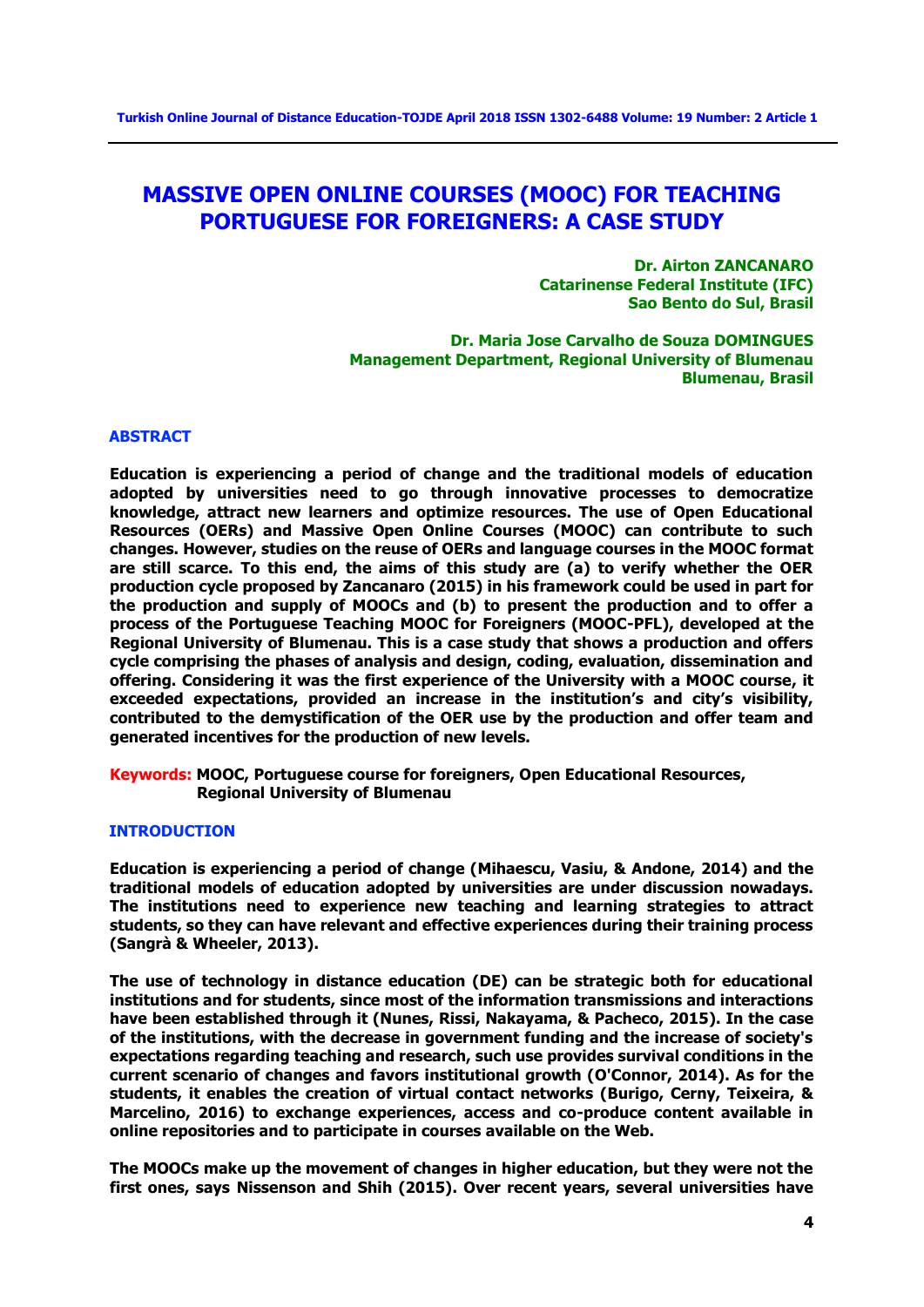**developed and offered MOOCs for various reasons, being among them the dissemination and promotion of the institution, education cost reduction, expanding access to education, increasing revenue and conducting studies on innovation in the process of teaching and learning. However, one of the barriers to the production of MOOCs is its high initial cost, making it difficult for the smaller universities to build their own online courses and so to develop experience with this new course format.**

**For Weller (2014) the MOOCs, due to their emerging nature, require studies on how to produce and deliver open courses reusing existing materials in the OER format. Besides, according to Martín-Monje, Barcena, and Read (2014), there are few studies about language courses in MOOC format. It is noticed, for example, the absence of Brazilian Portuguese courses being offered for free in Coursera, edX and MiriadaX platforms.For such reasons, the aims of this study are (a) to verify whether the framework proposed by Zancanaro (2015) for the production of OERs focused on the dissemination of learning could also be fully used for the production and offer of MOOCs; (b) to present the production and offer process of an online open course for teaching Brazilian Portuguese for foreigners (MOOC-PFL) by means of OER, developed in the Regional University of Blumenau from June 2015 to March 2016, which was a production of a post-doctorate project.**

**The proposal for the MOOC-PFL was to produce a course at no extra cost to the University, in order to reuse existing OERs, to use the laboratory infrastructure already available in the institution for the production of new materials, to use applications available for free on the Web, both for video production and for the creation of interactive activities, and to offer the course using the MiriadaX platform, available for free in agreement.**

**This paper is organized as follows: in section 2, literature review: OERs, MOOCs and related work will be presented. Further, section 3 presents the methodology of the work and section 4 brings the results based on the MOOC production cycle. Section 5 shows the discussions and section 6 presents the conclusion and future studies.**

## **LITERATURE REVIEW**

**Centered in the "openness" paradigm (Hylen, 2006), the term OER was created during the Forum on the Impact of OpenCourseWare for Higher Education in Developing Countries, promoted by UNESCO and held in Paris in 2002, as an alternative to other existing ones: "open courseware", "open learning resources" and "open teaching/learning resources" (UNESCO, 2002, p.24).**

**The beginning of the OER movement occurred in 2001, when the Massachusetts Institute of Technology (MIT), sponsored by the William and Flora Hewlett Foundation, made up and offered, in 2002, the project named MIT Open CourseWare - <http://ocw.mit.edu/index.htm> (Goldberg & LaMagna, 2012; Weller, 2014). It aimed at offering, through a portal on the Web, classroom materials of subjects from the Undergraduate and Graduate Courses at MIT, produced by the scholars of the institution and under the Creative Commons license (Banzato, 2012; Q. Chen, 2010; Pantò & Comas-Quinn, 2013).**

**The OER movement says that "[...] knowledge of the world is a public good and the technology in general and the Web in particular provide a unique opportunity for everyone to share, use and reuse knowledge" (Angell, Hartwell, & Hemingway, 2011, p.257-258) and that "[...] shared knowledge is the basis of knowledge" (Santos-Hermosa, Ferran-Ferrer, & Abadal, 2012, p.141).**

**The definition of OER has evolved over time and from the "OER Declaration of Paris in 2012", it follows that:**

> **[...] teaching, learning and research materials in any medium, digital or otherwise, that reside in the public domain or have been released under an open license that permits no-cost access, use, adaptation and**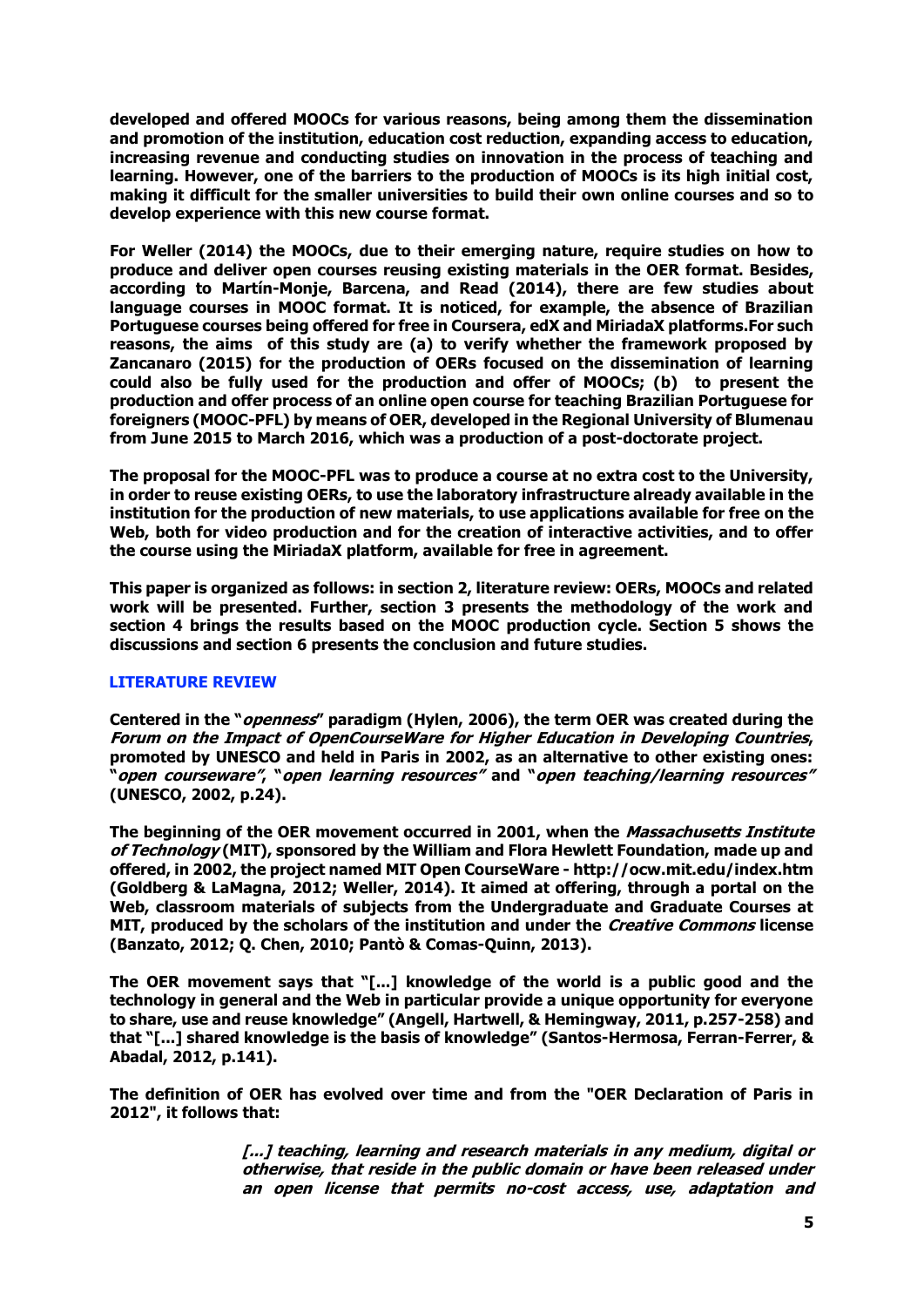**redistribution by others with no or limited restrictions. Open licensing is built within the existing framework of intellectual property rights as defined by relevant international conventions and respects the authorship of the work (UNESCO, 2012).**

**The MOOCs, which are types of OER are online courses open for anyone to access, free of charge, unlimited participation (Pujar & Bansode, 2014; Spector, 2014) and having the accessibility and flexibility as key features (King et al., 2014; Parkinson, 2014). These courses are developed using the expertise of universities in distance education and in the production and availability of OERs (Clarke, 2013; Kumar, KanikaPhutela, NehaSrivastava, Singar, & Ieee, 2013), being able to contribute in education since the new ones are used educational technologies associated with innovative pedagogies (Iqbal, Zang, Zhu, Chen, & Zhao, 2014).**

**The term MOOC was created by Dave Cormier and Bryan Alexander (Iqbal et al., 2014; Stuchlíkova & Kosa, 2013) to describe the course called "Connectivism and Connective Knowledge" in 2008 as an experimental method to test the Connectionist Learning Theory proposed by George Siemens and Stephen Downes (Eckerdal et al., 2014). However, from the course of "Artificial Intelligence", which was offered by Sebastian Thrum in 2011, attended by 160,000 people from 190 countries and completed by 23,000 of them, the MOOCs aroused greater interest in the media and the academy (Iqbal et al., 2014), which considered them as a radical or disruptive innovation in the different educational levels: educational, content, organizational and cultural (Levy & Schrire, 2013).**

**The MOOCs can be classified into xMOOCs and cMOOCs (Comeau & Cheng, 2013). The xMOOCs, adopt a behaviorist approach (Mihaescu et al., 2014) in which the education model follows what is already practiced in the traditional method of teaching, focusing on content or teacher (Chen, 2014). They can be easily accessed (Stikkolorum, Demuth, Zaytsev, Boulanger, & Gray, 2014), they have the preference of the participants, possibly the discussions provided in the forums and learning tools available. While cMOOCs, based on the connectionist theory (Mihaescu et al., 2014), in which knowledge is distributed throughout the network and that learning is the ability of individuals to establish and use these networks (Leontyev & Baranov, 2013; Rodriguez, 2013, 2014). In short, "cMOOCs focus on the creation and generation of knowledge while xMOOCs focus on duplication of knowledge" (Mihaescu et al., 2014, pp. 341). However, Martín-Monje et al. (2014) realize that currently there is a blend of cMOOC and xMOOC in the courses offered, in which part of a learning community is important to the participant, but not the main objective of it.**

**Because of their open nature, the MOOCs allow the institutions to reach an unlimited number of participants (Ahlberg, 2014), disseminate knowledge, create an educational space of experimentation in the online teaching and learning process, allow the brand awareness of the institution and contribute to the universities lose their fear to innovate in the teaching process (Stuchlíkova & Kosa, 2013). Though, MOOCs are challenged by low completion rates and the lack of research regarding the effectiveness in promoting learning (Stark & Pope, 2014). To this end, it is clear that in the production and supply of a MOOC there are several challenges to be overcome such as offering a course that considers the heterogeneity of a large number of participants; aggregating and engaging the interdisciplinary team; raising funds; defining technology infrastructure and reusing and developing new OERs (Claros et al., 2013).**

**Some research has been done in order to present experiences in the production and supply of MOOCs. One is described by Schmidt and McCormick (2013) and they report some lessons learned in the production and supply of the course "Pattern-Oriented Software Architecture for Concurrent and Networked Software" offered in 2013 in which there were over 31,000 subscribers and approximately 1,600 of those completed it. The time to prepare and manage the course was great, it was challenging and the diversity of**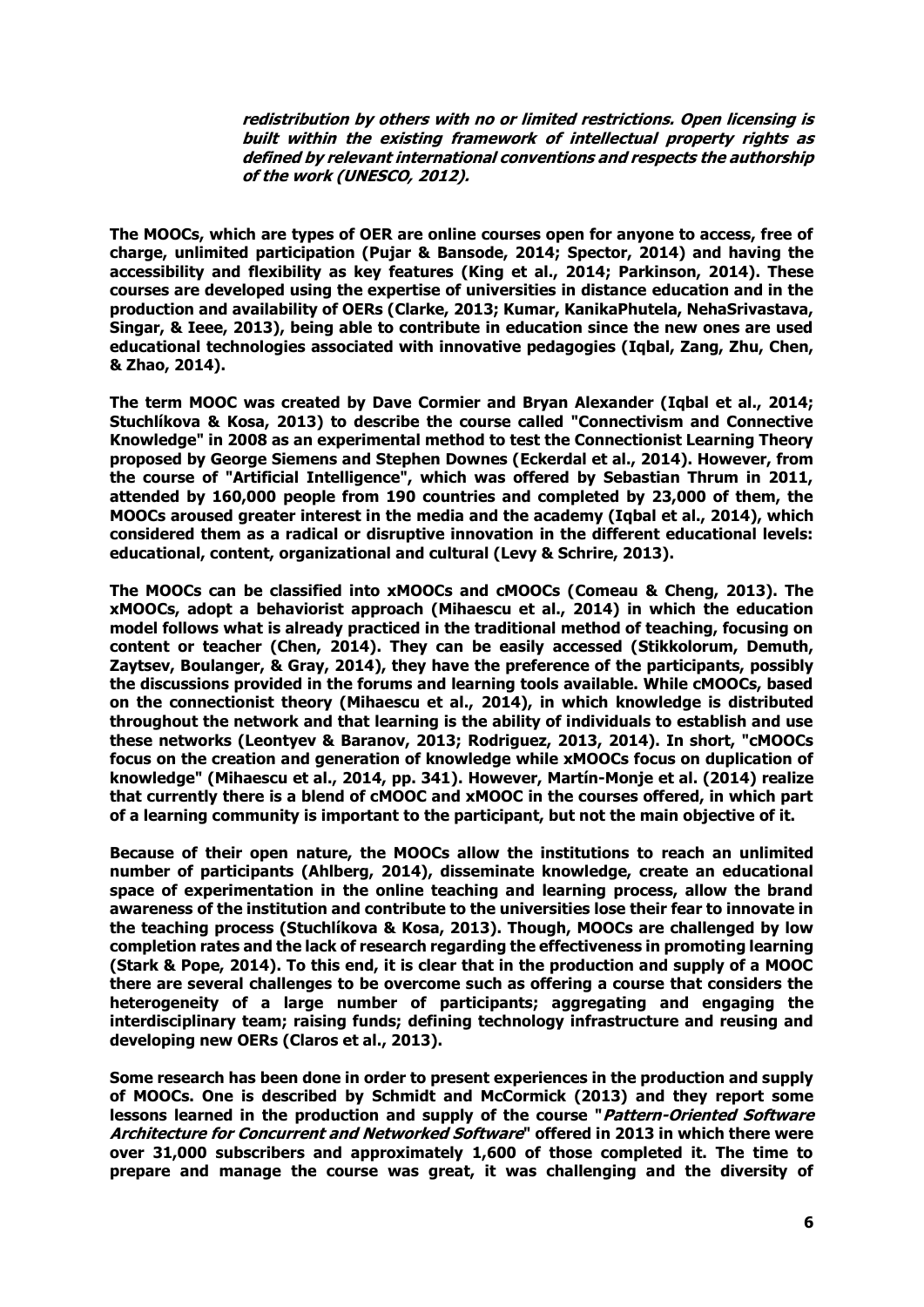**participants was satisfying. However, there have been some technical problems in the use of the platform and limited access of some course participants. Martín-Monje et al. (2014) point out that in the MOOC of "Professional English", there were 23,424 registered participants, 19,076 started the course and 1,120 completed it. The authors identified the need to create mechanisms to substantially improve the interaction among participants. Finally, in the work by Ding et al. (2014) the authors presented data related to the course "Bioinformatics: Introduction and Methods" which had been conducted within 12 weeks, containing 43 study units and, at least, one video. That MOOC was offered twice: the first time in 2013, having 18,367 enrollments and 520 completions, and the second one in 2014, having 16,714 enrollments and 510 students completing the course.**

#### **METHODOLOGICAL PROCEDURES**

**This study is characterized as a descriptive case study, since it aims to show the process of production and supply of an open course to Teach Portuguese for Foreigners using OER, developed at the Regional University of Blumenau from June 2015 to March 2016.**

**We decided to make this MOOC available to socialize Portuguese as a foreign idiom around the world, to give learners a clear vision of the real language spoken and not only the grammatical structure and to improve the knowledge of learners who have studied it before. Also we tried to offer different strategies and tools to motivate e-learners through the whole course. We chose the xMOOC because it had the shape of a traditional class (videoclasses, interactive exercises and forums) besides offering easy access. In addition, through the activities carried out, we gave the participants the feeling of being part of a community of students of Portuguese for foreigners.**

**This work started with the aim to verify whether the framework for the production of OERs with a focus on dissemination of knowledge, proposed by Zancanaro (2015), could also be fully used for the production and offer of MOOCs. Another goal was to make University managers aware of the possibility to experiment an innovative educational practice and provide a way, in MOOC format, to fill the existing gap when it refers to courses of Portuguese as a Foreign Language (MOOC-PFL).**

**The framework for the production of OERs, proposed by Zancanaro (2015), is comprised of a production cycle that has the following stages: analysis and design, coding, using and evaluating, publishing and its requirements. During the process of production and offer of MOOC-PFL each of the four phases of the OER production cycle has been checked, evaluated and supplemented as needed.**

**Starting on the analysis and design phase, the team for the production and offer of MOOC-PFL was composed, and it was established the general learning objectives, the target audience, the level of difficulty of the material, the technological infrastructure for the production and offer of the course and the type of use license. At this stage, materials were also selected (video, text and images), in OER type, which had a license of use compatible with the one already set for the course.**

**In the coding phase, the OERs identified in the previous step were grouped and remixed, and new ones were produced to form the course. To provide dynamism and interactivity to the course, it was sought for Web applications that would help participants understand the addressed issues. Thus, the material was published in the platform defined in the previous step.**

**After that, the course went through the evaluation phase, in which the production team together with the technical team of the selected platform verified the consistency and quality of the course and possible technical problems at runtime.**

**In the dissemination phase advertising campaigns were conducted using social networks, printed newspaper, news sites and blogs, telephone calls and e-mails sent to international educational institutions. In addition, the owner of the selected platform sent e-mails to its users.**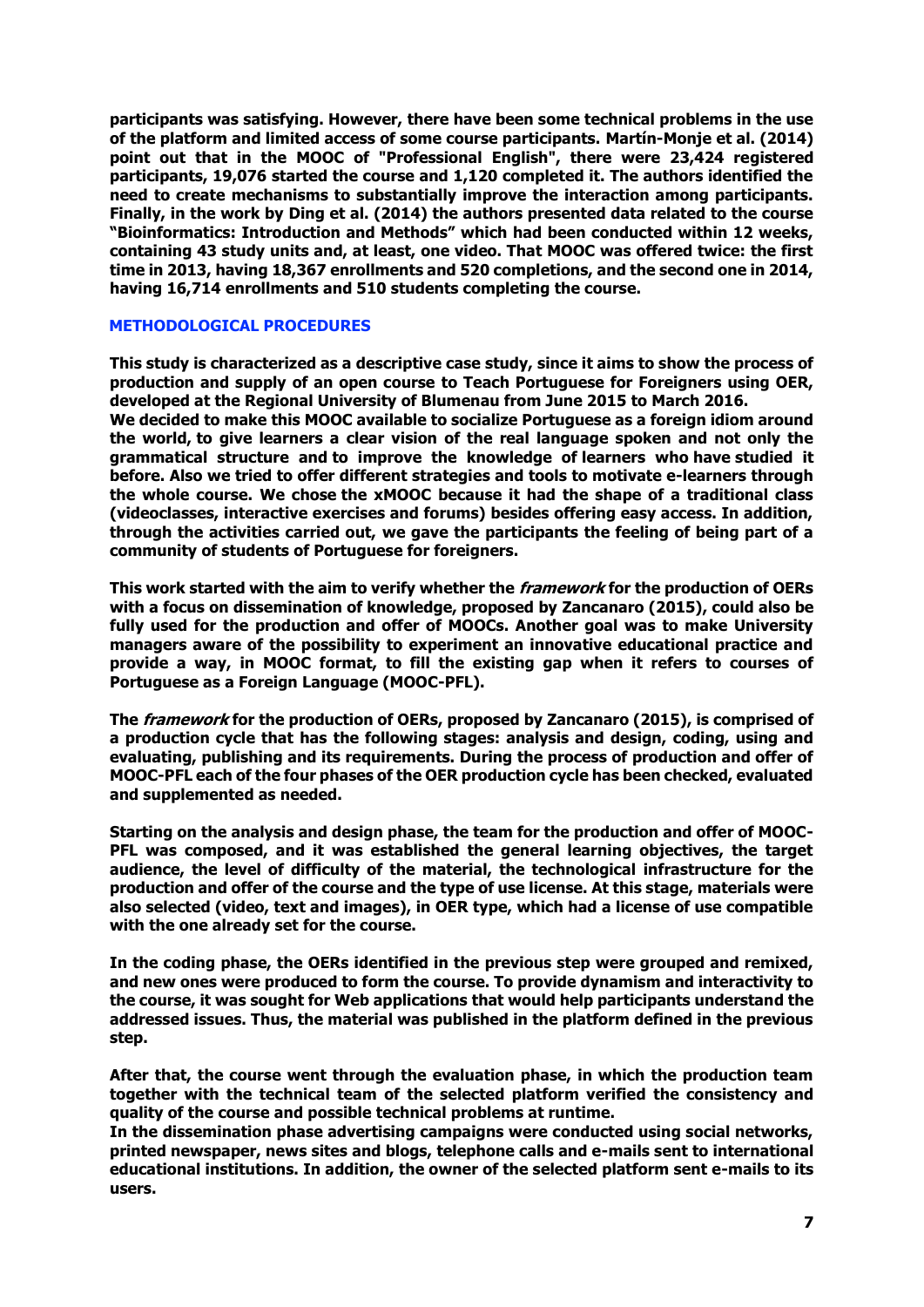**Finally, in the offer phase of MOOC-PFL, which took place over four weeks, from February 15 to March 15, 2016, there were email newsletters being sent, participants being followed up in the platform forums and in a group created in a social network. In addition, it was necessary to keep communicating with the technical team of the platform to make specific changes in the course and correct technical errors on the platform during the offer. During this process it was found that the OER production cycle proposed by Zancanaro (2015), answers, in part, to the production and offer of MOOCs, being necessary to improve some phases and supplement the cycle with a supplying phase, as illustrated in Figure 1.**





**At the end of the course, both the production and the offer results of MOOC-PFL were presented to the University managers in order to demonstrate the extent and worldwide exposure a MOOC can bring to the institution. Also, it was aimed to be allowed to continue the project and receive encouragement to develop other projects, to foster innovation in teaching practices and to introduce the institution in the field of research on the theme.**

## **DETAILS OF THE PRODUCTION AND OFFER PROCESS OF MOOC-PFL**

**The process of production and offer of MOOC-PFL starts in the stage of analysis and design, it goes through the stages of coding, evaluation and dissemination and ends with the offer of the course.**

## **Analysis and Design**

**An interdisciplinary team was established for the production and offer of material, having four members: an expert in educational technology, two experts in teaching Portuguese language for foreigners and an undergraduate student of Languages at the University. It is important to highlight that only one member of the team had previous experience with Distance Learning and OERs and that the innovation brought by MOOC, added to the need of teaching Portuguese for foreigners, motivated everyone.**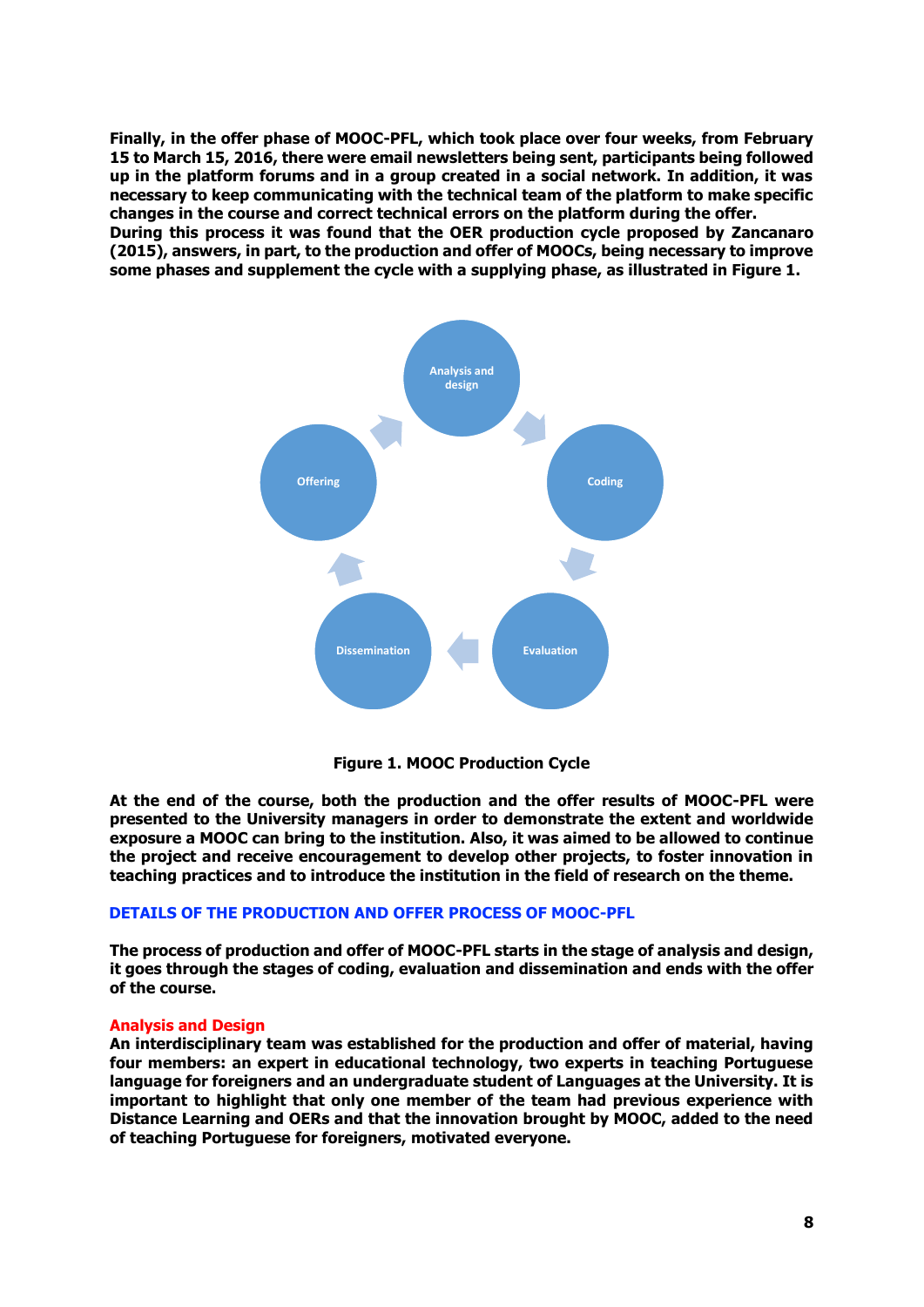**The team established the general learning objectives and the level of difficulty: it was decided to offer a course for foreigners who had a minimum A2 level in Brazilian Portuguese, according to the Common European Framework of Reference for Languages (Conselho da Europa, 2001) to improve their reading, writing and listening skills; the target audience would be formed by foreigners between 20 and 40 years old who wish to improve their knowledge in Portuguese and learn more about the language, work, study and tourism in Brazil; the University structure, such as FURB TV and the Audio Laboratory could be used to record and edit the materials; a Creative Commons CC BY-NC-SA license type would be the chosen for the course, thus delimiting the search for OERs compatible with such license; the course structure would be of 16 total hours, divided into four modules, one per week, each one containing an introduction, a reading activity, grammar activities, a forum, extra materials and a final activity. The license CC BY-NC-SA allows someone to recontextualize, adapt and create new videos with non-commercial purposes, provided they give work authors proper credit and get license for the new creations under identical terms (Creative Commons, 2016).**

**The team met weekly for locating videos on Vimeo [\(http://vimeo.com\)](http://vimeo.com/) repository with consistent license of use: Public Domain, CC BY, CC BY-NC e CC BY-NC-SA (see Creative Commons, 2016). 110 videos were identified and, after screening for clarity in speech, appropriate language to the level of the target audience, download possibility and sound and picture quality, six were selected. Four were used in the introduction of each module and two were used as auxiliary videos.**

**From the video selected for each module it was established: a) the specific learning objectives and the theme, as described in Table 1; b) materials and activities of reading, grammar, vocabulary and issues for the final activity and; c) the discussions. In the case of reading activities, some texts and images were found and the exercises were produced. With regard to grammar, it was necessary to produce seven specific videos in which the first step was to write the script.**

| <b>Modules</b> | <b>Thematic</b> | <b>Learning Objectives</b>                                                                                                                                                                                                                    |
|----------------|-----------------|-----------------------------------------------------------------------------------------------------------------------------------------------------------------------------------------------------------------------------------------------|
|                | <b>Football</b> | Distinguish between ser and estar verbs; use the possessive<br>pronouns; present football as a sport for social integration and part<br>of Brazilian culture; learn expressions related to football;                                          |
| 2              | Food            | Study the regular verbs ending in AR, ER and IR in the present tense;<br>Study the irregular verb "IR" (go) in the present tense and in the<br>immediate future; Identify Brazilian food, beverages, main dishes,<br>desserts, eating habits. |
| 3              | Art             | Learn the use of prepositions and vocabulary related to the streets.                                                                                                                                                                          |
| 4              | Home            | Identify parts of the house / apartment. Identify furniture /<br>appliance parts. Distinguish between perfect and imperfect past.<br>Identify the importance of conscious consumption.                                                        |

**Table 1. Specific learning objectives for each PPE-MOOC module**

**While the course was being structured, it was sought platforms that would provide space for offering MOOCs for free, like the Open Learning [\(https://www.openlearning.com\)](https://www.openlearning.com/), CourseSites [\(https://www.coursesites.com\)](https://www.coursesites.com/) and Eliademy [\(https://eliademy.com\)](https://eliademy.com/) platforms. The choice for MiriadaX was made for meeting gratuity requirements, for providing accreditation to the participants, in the acceptable usability and accessibility, for providing interaction/collaboration tools, for having a technical support team and for having over two million base users (MiriadaX, 2016). Added to those aspects, the Regional University of Blumenau has a partnership agreement with Universia, which sponsors the MiriadaX platform. However, for its use, it was required to sign an amendment to the agreement. The MiriadaX platform is maintained by Universia (a network of universities coordinated by Santander bank) and the telecommunications company Telefonica (Martín-Monje et al., 2014). The platform makes courses of several themes available and they are offered by 61 Latin American institutions (MiriadaX, 2016).**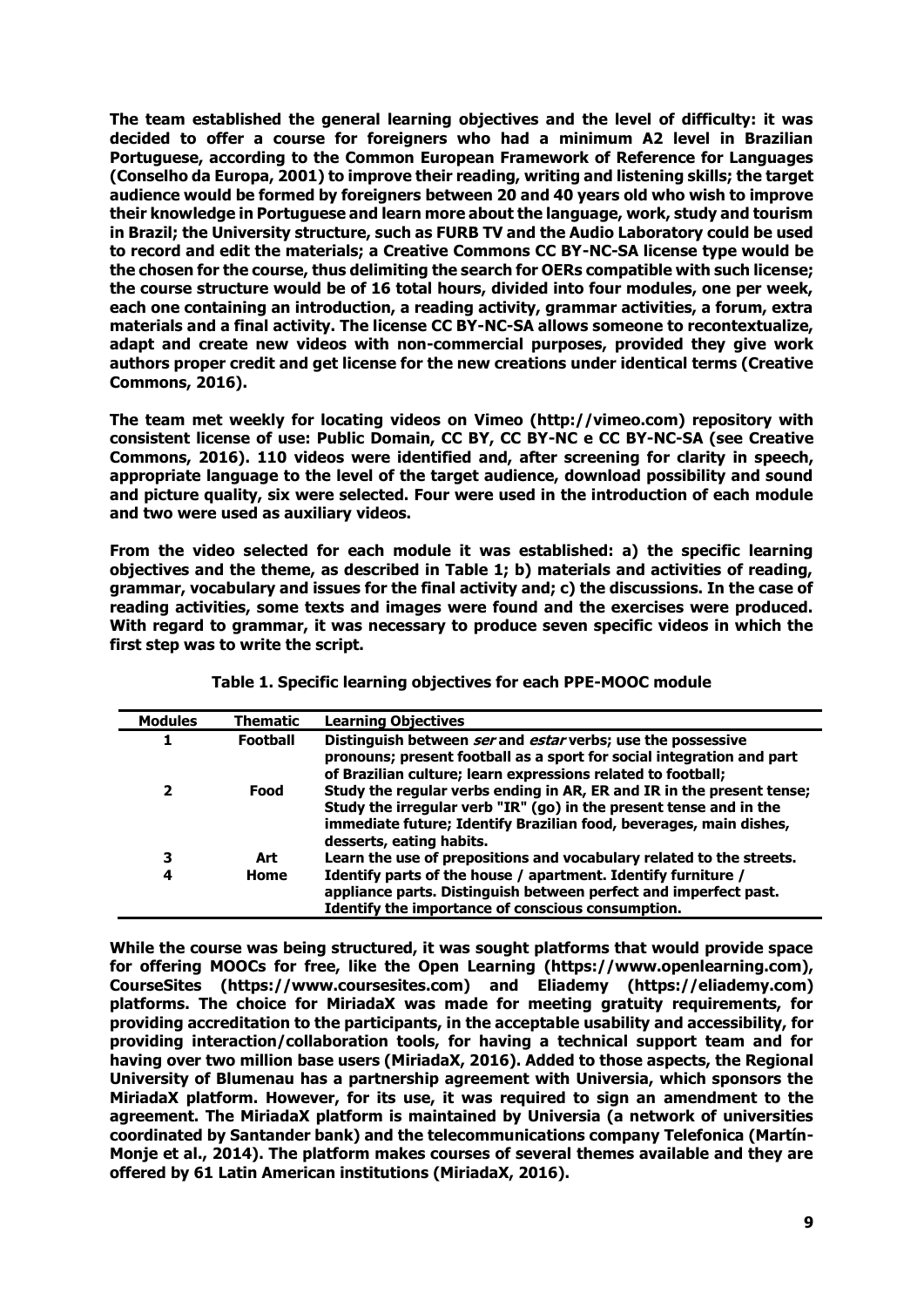### **Coding Stage**

**Each of the six selected videos was transcribed to facilitate the construction of activities. Also, for the four videos used in the introduction parts, it was necessary to add explanations concerning vocabulary. In this action, the Quizlet [\(https://quizlet.com\)](https://quizlet.com/) application was used, which is a learning tool that allows teachers to create digital flashcards in which the student can hear the pronunciation of words or phrases, and practice writing and reading through the available games. This application can be accessed by Internet-connected devices, as well as being incorporated into the MOOC platform (see more about Quizlet in Lander, 2015). A Quizlet usage example is shown in Figure 2.**



**Figure 2. Example of use of the application Quizlet**

**In the introductory videos it was also used the Playposit application, which allows you to add questions and comments while running a video. This transforms the traditional passivity of watching videos into an active experience for the student (PlayPosit, 2016). Figure 3 shows an example of the application use.**



**Figure 3. Example of use of the Playposit application**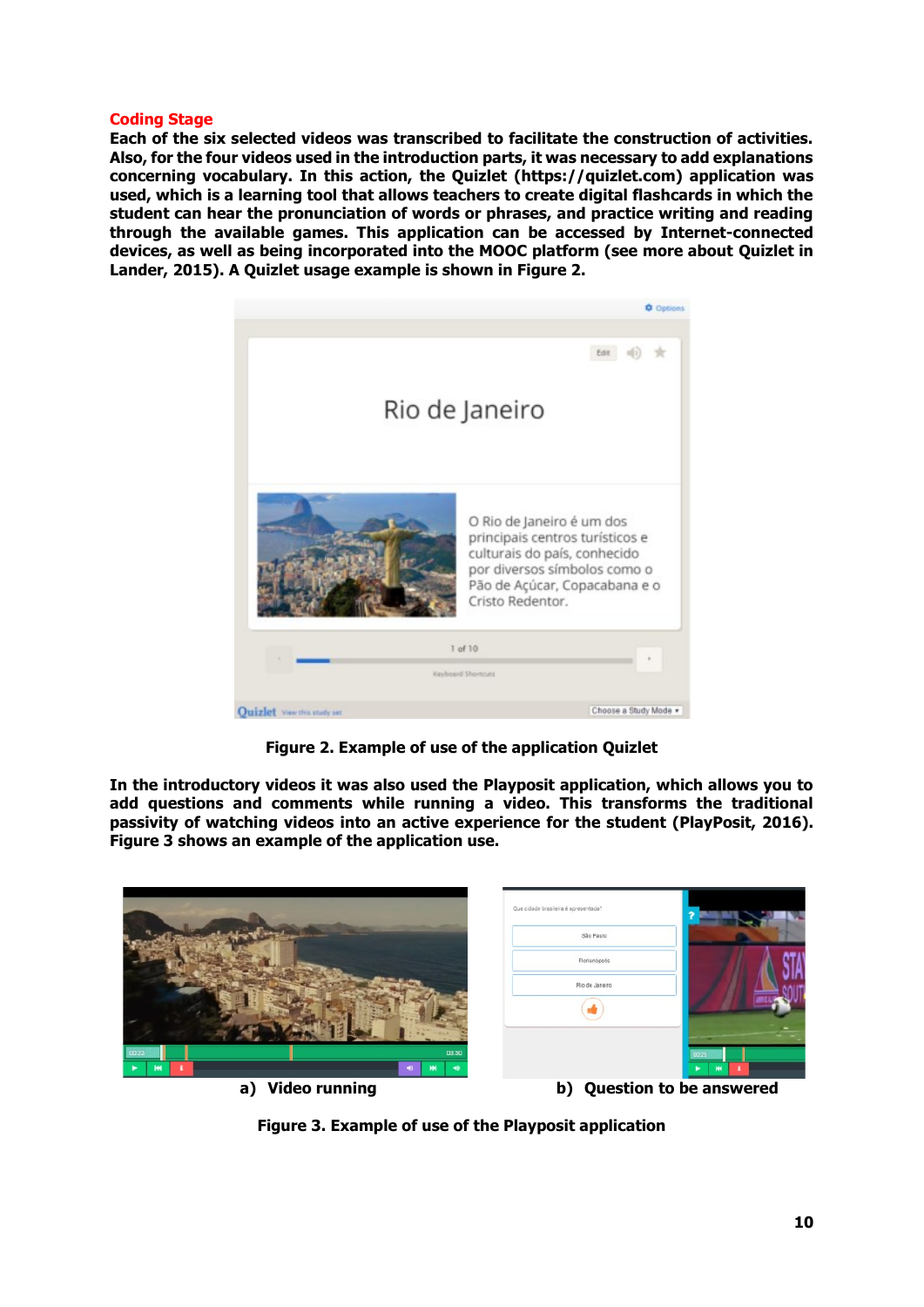**Regarding the seven new videos produced by the team in order to explain the grammatical content, initially the script was written, then the audio was recorded and finally, with the aid of PowToon [\(https://www.powtoon.com/\)](https://www.powtoon.com/) application, the video was produced.**

**For both reading and grammar activities, multiple choice exercises were created with the help of the software Hotpotatoes [\(https://hotpot.uvic.ca/\)](https://hotpot.uvic.ca/), in which the participant could perform self-assessment tests to check their understanding on the subject. The results of these tests were not counted in the final score, giving freedom to the participants to do them countless times.**

**Due to the tool restriction offered by MiriadaX (offer the tools: P2P, Wiki, Web pages, Blog, Forum and Quiz) for building activities and materials, it was necessary to structure and incorporate (embed) to the course external platform resources such as: Quizlet and Playposit, videos deposited on Vimeo and activities generated with the help of Hot Potatoes.** 

**For the team to understand the structure of the course as the materials were being produced, these were published in a restricted manner in MiriadaX platform. Also, during the publication of the course on the platform, links were added to additional materials such as videos, texts and activities located on Web sites. At the end of each module, a mandatory activity was created containing multiple choice questions on the studied subjects.**

**The production team chose to conduct various activities of self-assessment, with automatic correction, which allowed participants to do the course on their own pace on. In addition, social collaborative activities were designed to create some collaborative networks and to encourage an active participation and a sense of belonging to a community besides practicing social learning.**

**In order to fulfill one of MiriadaX's requirements for spreading a video was produced to publicize the MOOC-PFL, containing the objectives, the required level of knowledge, the course structure and information about the University, and it was also deposited in the Vimeo repository in OER format and subtitled in 10 languages.**

## **Evaluation Stage**

**After the publication of the course, in a restricted manner, in MiriadaX platform, team members rated it on its access and on the use of the material produced on Windows, Linux, Android and IOS operating systems, and on computer devices, tablet and smarthphones, not identifying problems in such aspects.**

**Another evaluation was carried out by the technical staff of MiriadaX, in order to verify whether the premises had been followed by the production team such as: a) recommended workload of studies not over three hours per week; b) the course having at least four modules, and each module being offered once a week; c) the total of audiovisual content having a minimum length of 30 minutes; d) each video lasting a minimum of three and a maximum of five minutes; e) the theoretical support material having at least two resources; f) at least one mandatory assessment being carried out for each module; g) dynamic discussion in the forums; h) supplementary materials added; i) captions to videos added. Two adjustments were required: one on the configuration of the mandatory assessment Quiz for each module, allowing up to three attempts by the participant to answer it and another adjustment on the inclusion of subtitles in Portuguese for all the videos used in the course.**

#### **Dissemination Stage**

**Having overcome the issues related to evaluation and bureaucratic procedures concerning the agreement between the University and the Universia group, the course starting date was set. Later, the course was widespread in portals such as the Brazilian Foreign Ministry, in social networks (Twitter and Facebook), in newspapers and it was made available online, in the institutional University website and by email marketing sent both by the MiriadaX**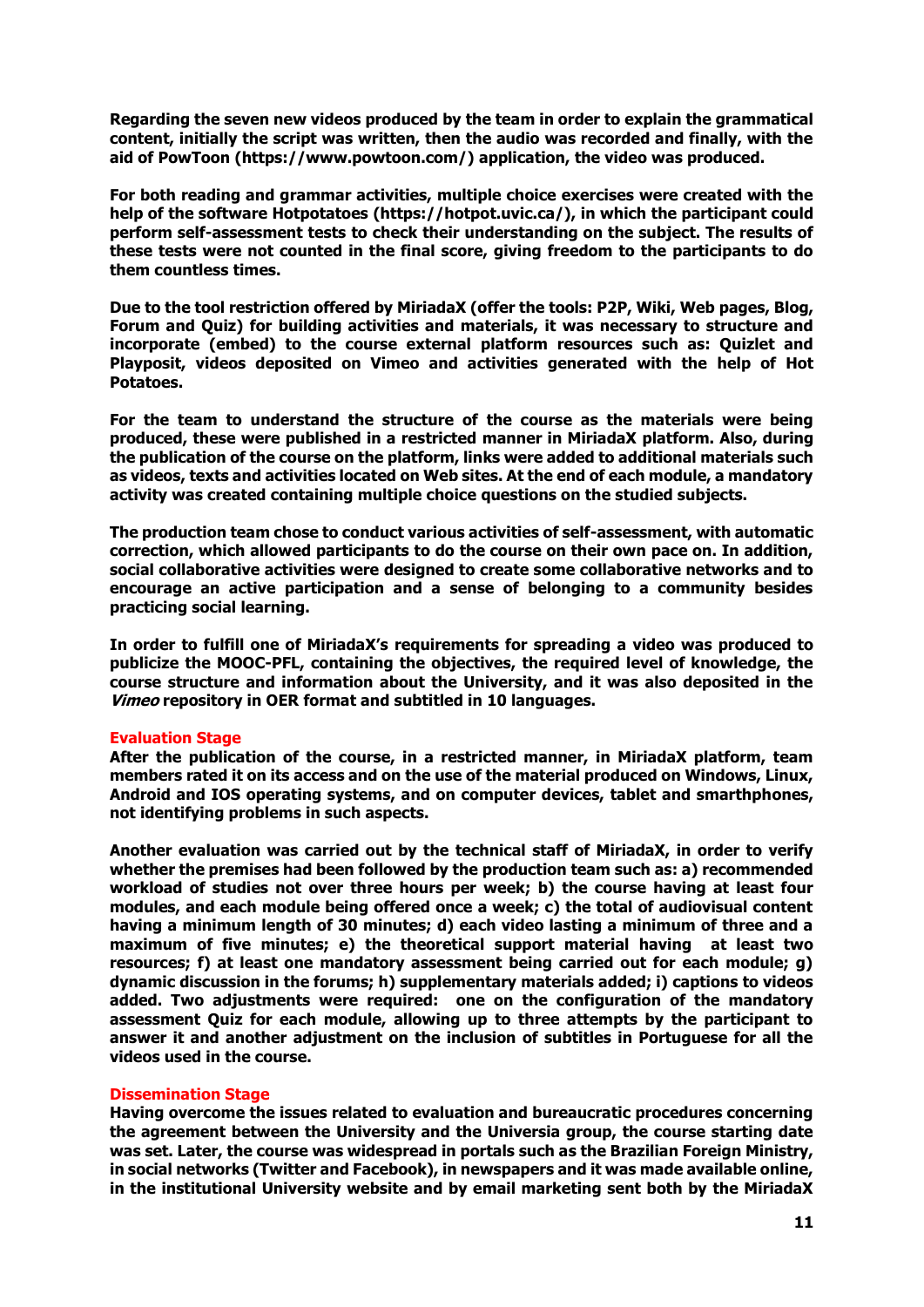**platform to its users, as by the University to the sectors of International Relations with foreign institutions and to former students of exchange programs. In addition, it was carried out telephone calls and e-mail contacts with Brazilian companies that knowingly hire foreigners for their production and management processes. The Figure 6 shows the MOOC-PFL Homepage in MiriadaX.**



**Figure 4. MOOC-PFL Homepage**

**The dissemination process took place during the three weeks before the beginning of the course, taking proportions which made it difficult to measure the scope of the results on social networks and e-mails. One indication of that was the range of over 15 thousand views of the course presentation video.**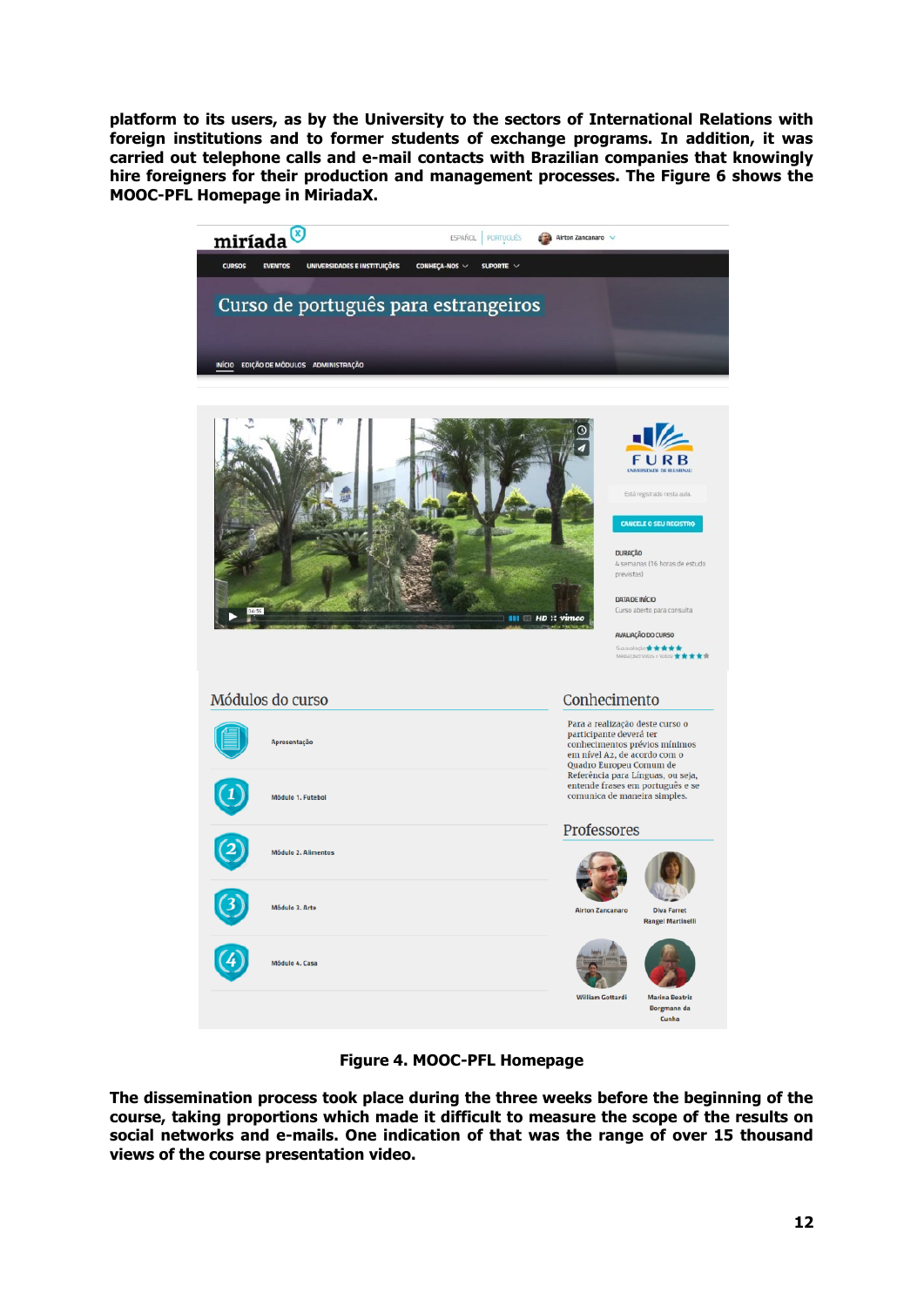#### **Offering Stage**

**The MOOC-PFL course was offered to public between February 15 and March 15, 2016, recording 11,412 registrations, 8,225 starting students and 1,823 students who finished the course within the prescribed period. There were 2,426 messages in the forums and 1,611 members on the Facebook group.**

**Participants were free to watch the videos, practice the language using the available applications and make posts in the forums, anytime, anywhere. The requirement was that, in the final questionnaires of each module, the participants could obtain at least 50% of the answers correct in three maximum attempts, which gave them the right to obtain the certificate of participation in the course.**

**In the first week of the course, a survey was applied in order to identify the participants' profiles. The 3,135 respondents were of 62 different nationalities, being 29.63% from Spain, 14.61% from Colombia, 10.56% from Peru, 9.28% from Mexico and 7.66% from Argentina, as illustrated in Figure 7.**



**Figure 5. Participants' Nationality Map**

**As for respondents' demographic data, the age range was concentrated between 20 to 30 years old, being 54.8% women and 45.2% men, as shown in Figure 8. In terms of education, 39.62% had undergraduate education, 24.69% were college students, 22.07% had master degree, 5.93% were high school students, 5.14% had a PhD, 2.2% had other level of education and 0.35% had just primary education.**



**Figure 6. Participants' age and sex chart**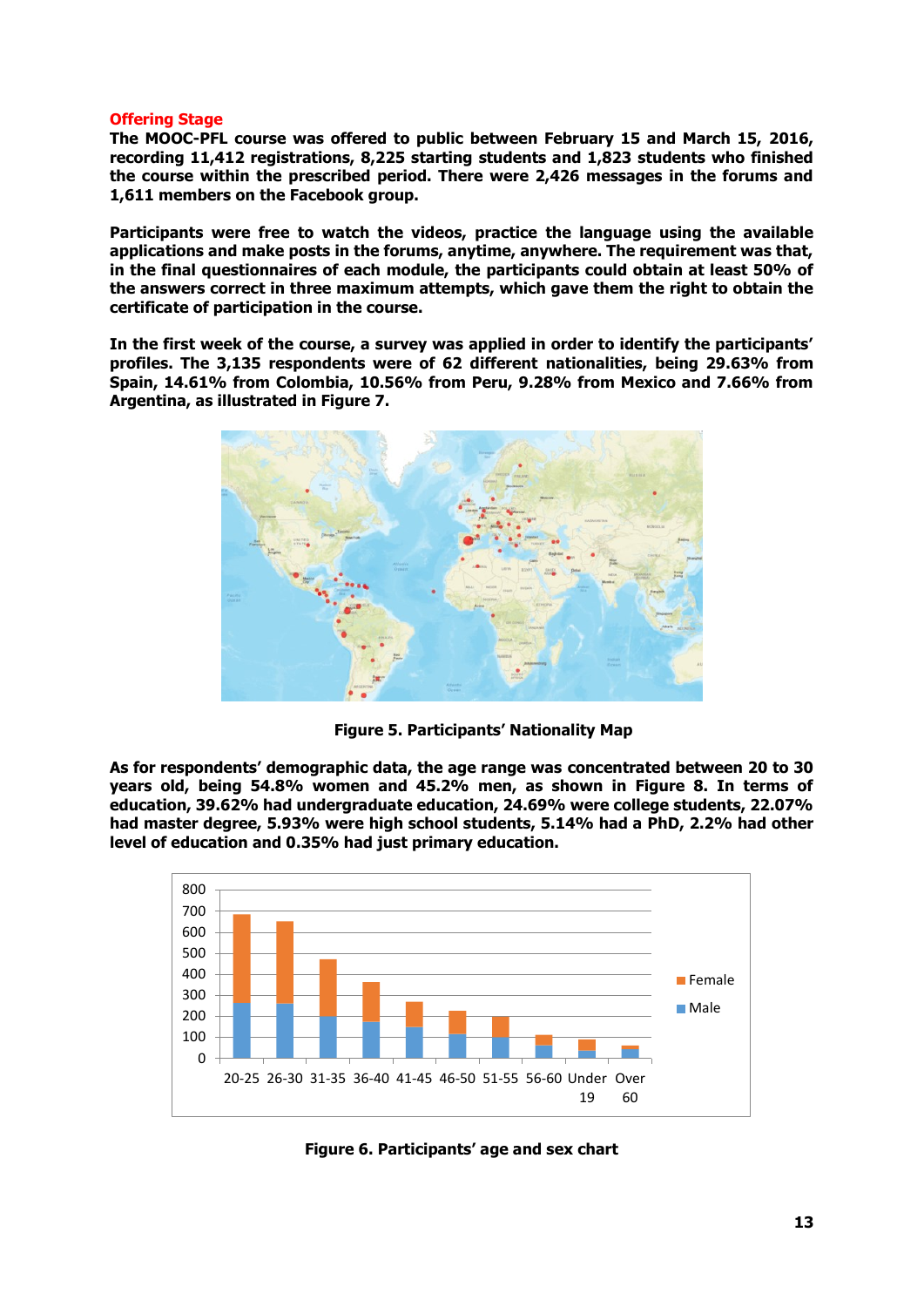**For the respondents, the reasons to practice or improve Brazilian Portuguese were: a desire to know the language (57.86%); an intention to study in Brazil (12.03%); willing to know Brazilian culture (9.06%); a desire to work in Brazil (8.74%); making tourism in Brazil (8.17%) and other purposes (4.15%).**

**Regarding the language knowledge level, 32.85% were A2 (can understand phrases, expressions and communicate simply in situations that require exchange of short and precise information), 24.27% were A1 (can interact in a simple way with the locals since they speak slowly), 24.24% have no knowledge of the language, 12.25% were B1 (can produce simple texts on familiar areas and interest and interaction with native speakers happen effortlessly), 4.11% were B2 (can understand the main ideas of complex texts and produce clear and detailed texts and express themselves fluently and spontaneously) and 2.26% were C1 (able to understand long texts and can express themselves fluently and spontaneously).**

**On the respondents' weekly time availability to do the MOOC-PFL course, 34.64% reported having up to four hours; 31.71%, two hours; 15.73%, six hours; 9.7% prefer to do the weekly activities in one day; 7.34% have eight hours or more and 0.89% do not have time.**

**It was noticed that 47.53% of the respondents have attended other MOOCs, followed by 44.47% with no prior experience and 8.01% who know what MOOCs are, but have never attended other courses (Figure 9).**



**Figure 7. Chart of participants' experience with MOOCs**

**Another purpose of the questionnaire was to identify some aspects related to: a) the spread of MOOC-PFL in which, 27.91% respondents said they got aware of the course existence by email; 25.55%, by searches performed on the Web; 19.23% by friends' indication; 14.04%, through digital social networks and 13.27% got aware of the course existence by other means; b) the digital social networks mostly used: Facebook (70.6%), Twitter (7.8%), 7.2% do not use these features, Google + (6.8%), Instagram (4.7%) and 3.1% used other networks; c) devices used to access the course: computers (85.5%), smartphones (8%), tablets/Ipads (6.1%) and other ones (0.4%).**

## **DISCUSSIONS**

**The use of the OER production cycle as a basis, proposed by Zancanaro (2015), served as a parameter for the development of the MOOC-PFL, since the team was inexperienced in producing MOOCs and it was the first time this type of course was being offered by the University. The production cycle of OER used as a basis has four stages (analysis and design, coding, use and evaluation and publication). However, to meet the specificities of**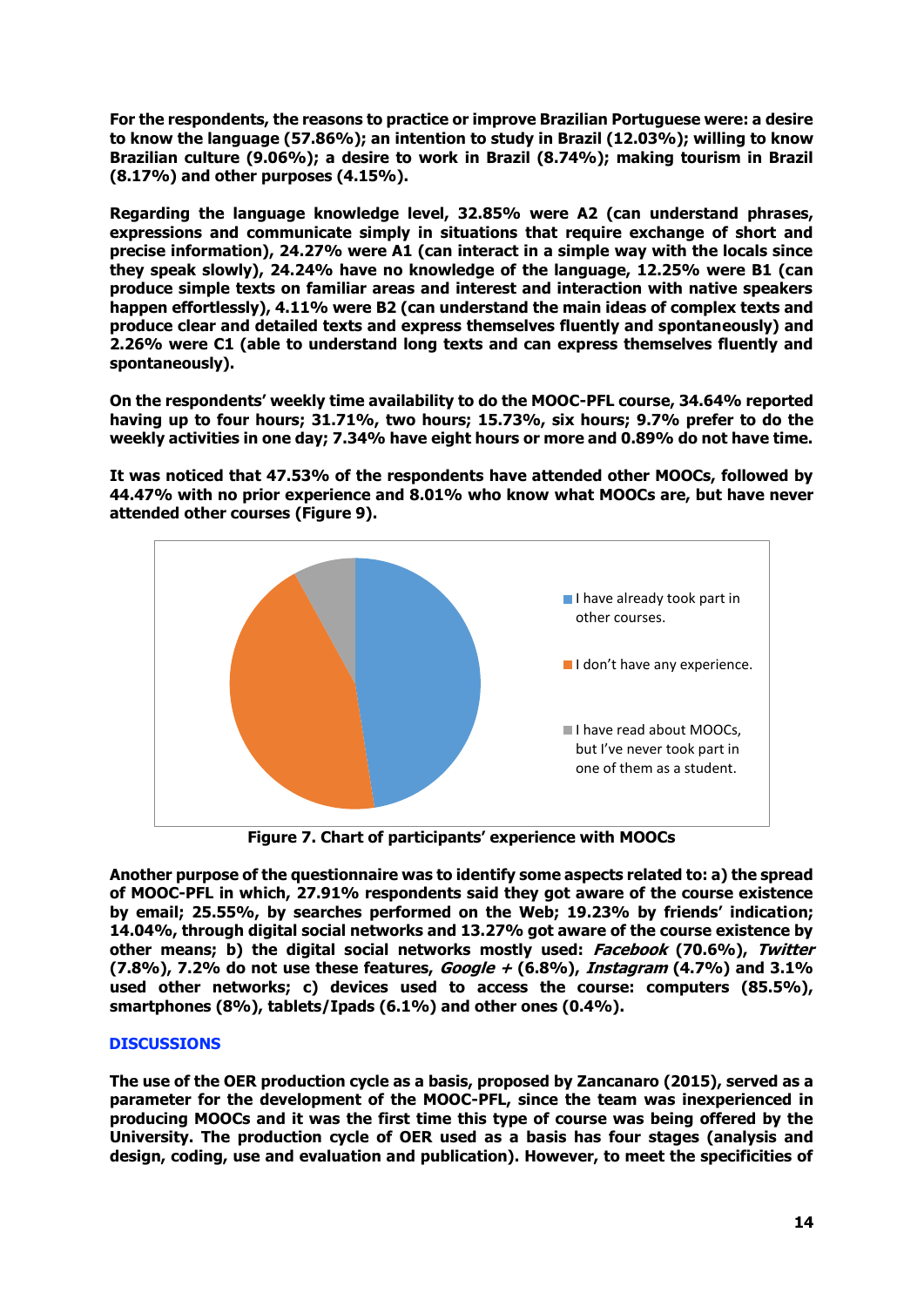**the production and offer of MOOCs, the cycle needed to be adequate and supplemented thus defined as: analysis and design, coding, evaluation, dissemination and offering.**

**Regarding the use of the OERs in the MOOC-PFL, the following contributing aspects were identified: a) the optimization of production time, as in the case of video selection, meeting the license agreement and the established quality requirements, not being necessary to write scripts, record and edit videos; b) from the videos used as the basis for each module, the definition of the four thematic, enabling the construction of other materials that have also been published as OER; c) starting the team's sensitization process in favor of the reuse of the OERs and demystifying the proper use of licenses.**

**Producing a MOOC using materials that respect the ethical, legal and quality issues is timeconsuming in terms of locating and producing them, as it requires knowledge of didactics, technologies and distance education. There is a large amount and variety of materials available on the Web these days. However, due to a lack of clear identification of the type of license to use and correct completion of metadata, the proper location and / or reuse of them is harmed.**

**Still in the analysis stage, defining and designing the type of license to the course and the technological infrastructure for the provision and offer of MOOC-PFL (MiriadaX platform) allowed to delimit the search for OERs in the repositories. It also helped in the planning and structuring of the course, as it was known that the rules and tools are provided by the platform for use, thus enabling time optimization and a dynamic and interactive way to create activities.**

**Composing an interdisciplinary team and keeping them motivated and engaged in the proposed production and offer of MOOC-PFL demanded from the coordination of the project determination and perseverance to achieve the goals set previously. Weekly meetings for production, participation in other MOOCs and sharing scientific papers on the theme have been some of the strategies to keep staff engaged. Moreover, as materials were produced and published on the platform the team was able to visualize the progress of their work.**

**One of the purposes for offering a MOOC is to give visibility to it. Choosing a platform that meets the storage and management requirements of the course, with a significant number of users who know and participate in their courses, favors the spread of course offer.**

**Some limitations were identified in relation to the selected platform for MOOC-PFL. The first was in relation to the form of organization of the messages in the forums, in which there was some difficulty to monitor the feedback given both by the teacher and the participants. To compensate that gap of interaction and dynamics between the participants and teachers / participants, a group was created on Facebook in order to minimize the distance, to have a more meaningful dialogue and to motivate participants to go beyond what was offered in the course. Thus, monitoring was performed both in the platform and in the online social network. Another limitation was the lack of a virtual keyboard that allows a set up to write in Portuguese. Spelling marks / symbols, such as cedilla and tilde, are not common keys on the keyboards of other languages, damaging the participants' production in writing activities.**

**The funnel effect, presented by Rutenbar (2014), was also observed in the provision of MOOC-PFL. Table 2 shows in numbers that effect. Comparing the rate of completion of MOOCs presented by Schmidt and McCormick (2013), Ding et al. (2014) and Martin-Monje et al. (2014), which ranges from 3% to 6%, MOOC-PFL showed a 22.16% index.**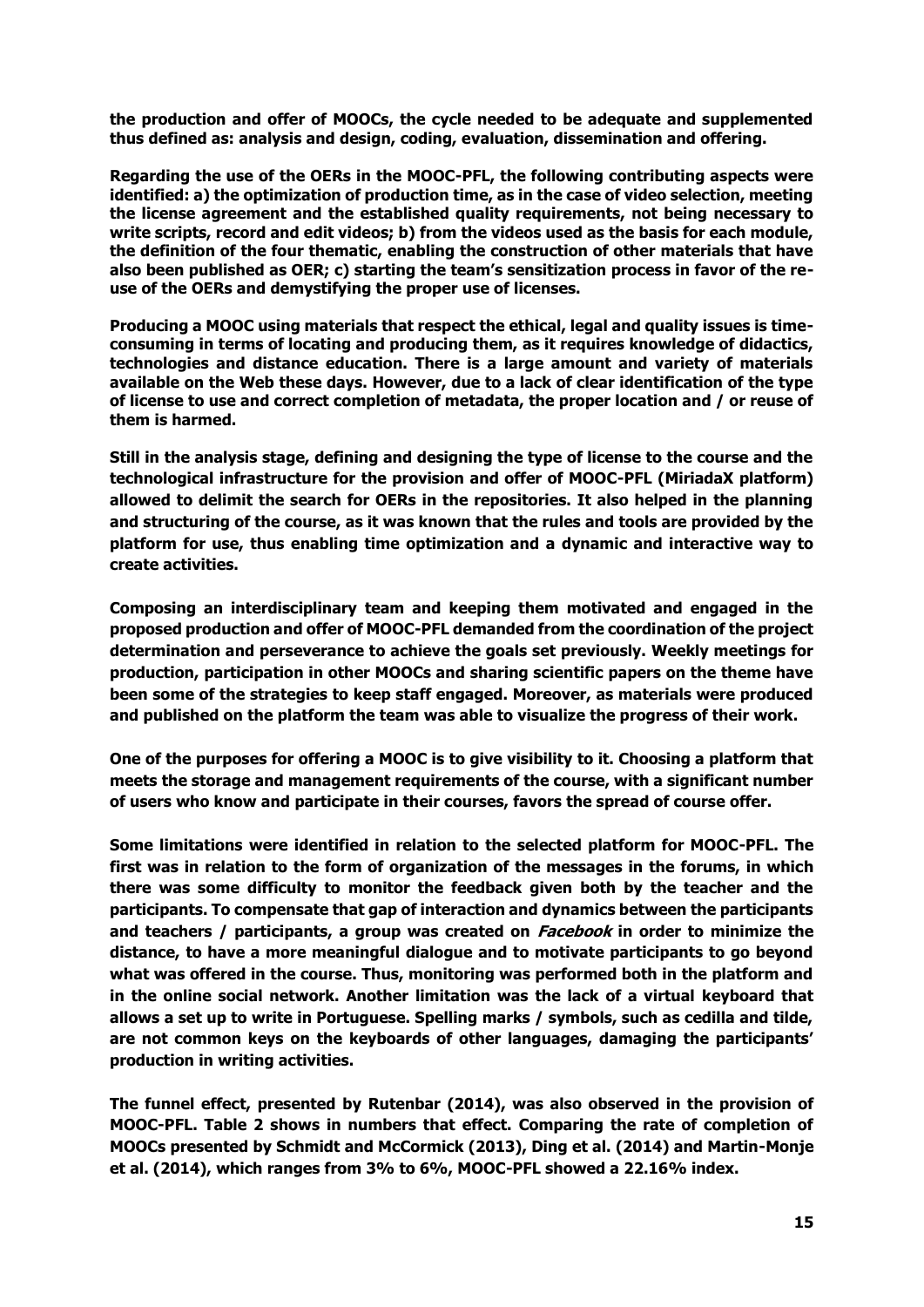| <b>Module</b>               | <b>Starting</b><br>participants | <b>Completing</b><br>participants |
|-----------------------------|---------------------------------|-----------------------------------|
| <b>Presentation</b>         | 6,812                           | 6,812                             |
| Module 1. Football / Soccer | 7,915                           | 3,739                             |
| <b>Module 2. Food</b>       | 3,533                           | 2,593                             |
| Module 3. Art               | 2,568                           | 2,202                             |
| <b>Module 4. Home</b>       | 2,239                           | 1,879                             |

**Table 2. Participants registered per module.**

**It is possible to notice that 1,103 participants have chosen to start their studies directly in Module 1, disregarding the instructions contained in the presentation of the course. It is also observed that the funnel effect was more significant in this module.**

**When analyzing the total number of participants who started and finished the MOOC-PFL, the reasons for dropping out are difficult to investigate, and may be due to the curiosity to know the course and its structure, difficulty in understanding the videos by the participant for not being used to listening to Portuguese, technical problems that may have occurred, lack of time to carry out the activities, inexperience in the practice of distance education, different backgrounds, interests and expertise, among others.**

**During the offering of the course, it was necessary to review the communication and dialogue strategies planned to forums, both in MiriadaX and Facebook, in order to maintain students' interest in the course and encourage the establishment of posts. Addressing issues related to the participant's context, such as posting pictures and describing the city they lived in Portuguese, favored the discussions among participants, knowledge exchange, interculturalism and the development of writing skills in Portuguese. Due to the volume of messages in the forums, it was required full-time staff dedication to the course in an attempt to give fast and individualized feedback.**

## **CONCLUSION AND FUTURE STUDIES**

**This study describes the process of production and offer of the MOOC-PFL using OER material, developed by Regional University of Blumenau, aiming to verify whether the framework for OER production focused on knowledge dissemination, proposed by Zancanaro (2015), can also be used for fully producing and offering MOOCs. In relation to the framework used as a basis, it was found that, for the production and offer of MOOCs, the first three phases can be considered as a reference. However, the inclusion of the stages of distribution and offer was necessary in order to organize and optimize the entire process. Martín-Monje et al. (2014) question whether learning a language is an appropriate topic to be addressed in MOOCs. It is understood that producing and offering a MOOC for participants who have the most diverse backgrounds, interests and expertise of a language is a challenge for producers. Therefore, it is necessary to provide support so that learning occurs in the network: someone's experience helps others overcome their difficulties in order to practice a new language together.**

**The MOOCs may well be a means for teaching languages since: they are properly structured; available on a platform to give visibility; use attractive, updated and high quality materials; offer activities in the forums to consider the context of the participants; are evaluated for technical and scientific reliability; are spread in order to achieve a higher number of participants and are offered with a systematic monitoring team. Considering these aspects can also be useful in the production and offer of MOOCs in other areas of knowledge. The develop and offer of the first MOOC-PFL by the University allowed its insertion and testing in an innovative area expanding and increasing the international visibility, not only of the institution, but also of the city and the state, with indirect gains.**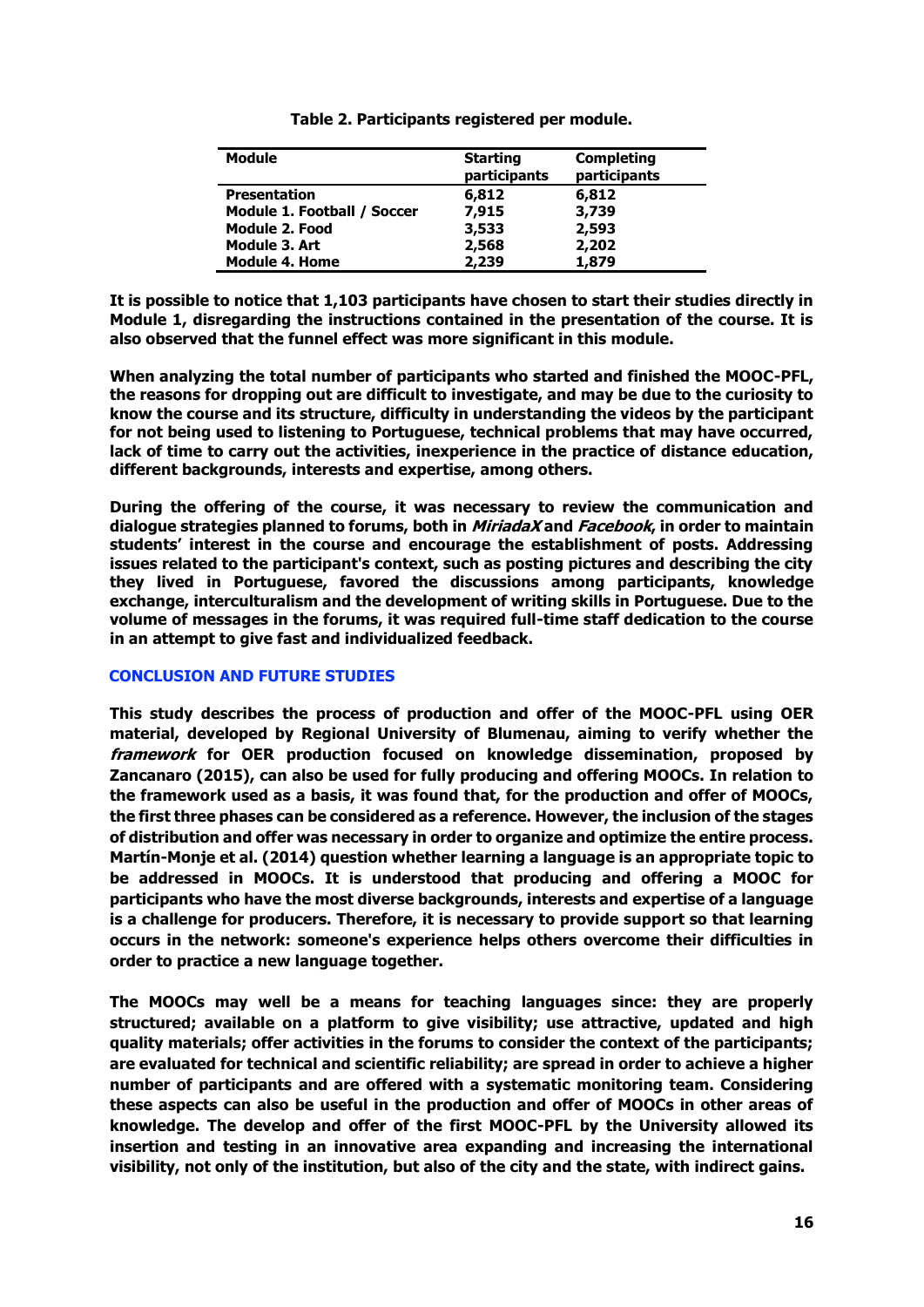**As for the staff involved in the course, it was required courage, perseverance, dedication and focus to innovate, besides providing intense, challenging, exciting and rewarding experiences in relation to knowledge democratization. The interculturalism experienced, the exchange of experiences, messages of encouragement, recognition for the work, the creation of a new network and the creation of a community interested in the subject are some aspects that makes it possible to positively evaluate the effort made in the production and offer of a MOOC-PFL. For future work, it is recommended a new offer of the course and the production of more advanced levels for the improvement of Brazilian Portuguese, identifying and analyzing the reasons that lead participants to stay motivated until the completion of the course, and developing a specific framework to MOOCs.**

### **BIODATA and CONTACT ADDRESSES of AUTHORS**



**Airton ZANCANARO received an undergraduate degree Computer Science for the Regional University of Blumenau (1999). He completed his Masters in Knowledge Engineering and Managment at the Federal University of Santa Catarina (2011) and Doctorate in Knowledge Engineering and Managment at the Federal University of Santa Catarina (2015). He is currently a professor at the Catarinense Federal Institute (IFC), Campus Sao Bento do Sul. Research interests include Distance Education, Open Education, Open Educational Resources and MOOCs.**

**Airton ZANCANARO Catarinense Federal Institute, Campus Sao Bento do Sul, Paulo Chapiewski, 931, Bairro Centenario, CEP: 89283-064 Sao Bento do Sul-Brasil Phone: +55 47 3188-1700 E-mail: airton.zancanaro@ifc.edu.br**



**Assist. Prof. Dr. Maria Jose Carvalho de Souza DOMINGUES, Management Department, Regional University of Blumenau, Blumenau, BRASIL. Holds a degree in Management Sciences from the Universidade Federal de Santa Catarina (1986), a Master's degree in Management from the Universidade Federal de Santa Catarina (1991) and Doctoral in Production Engineering from the Federal University of Santa Catarina (2003). Professor at the Universidade Regional de Blumenau / FURB, in the Management Department. Experience in university management and has served as Director of the Center for Business Science, Pro-Reitora of Graduation and coordinator of the** 

**Graduate Program in Management of the Universidade Regional de Blumenau / FURB. Research interests include University Management and Technologies in Teaching.**

**Maria Jose Carvalho de Souza DOMINGUES Management Department, Universidade Regional de Blumenau, Antonio da Veiga, 140, CEP:892030-903 Blumenau-BRAZIL Phone: +55 47 3321-0565 E-mail: mariadomingues@furb.br**

#### **REFERENCES**

- **Ahlberg, C. (2014). MOOCs at Karolinska institutet university library. Insights, 27(2), 160- 165.**
- **Angell, C., Hartwell, H., & Hemingway, A. (2011). The emergence of public health open educational resources. Health Education, 111(4), 256-265.**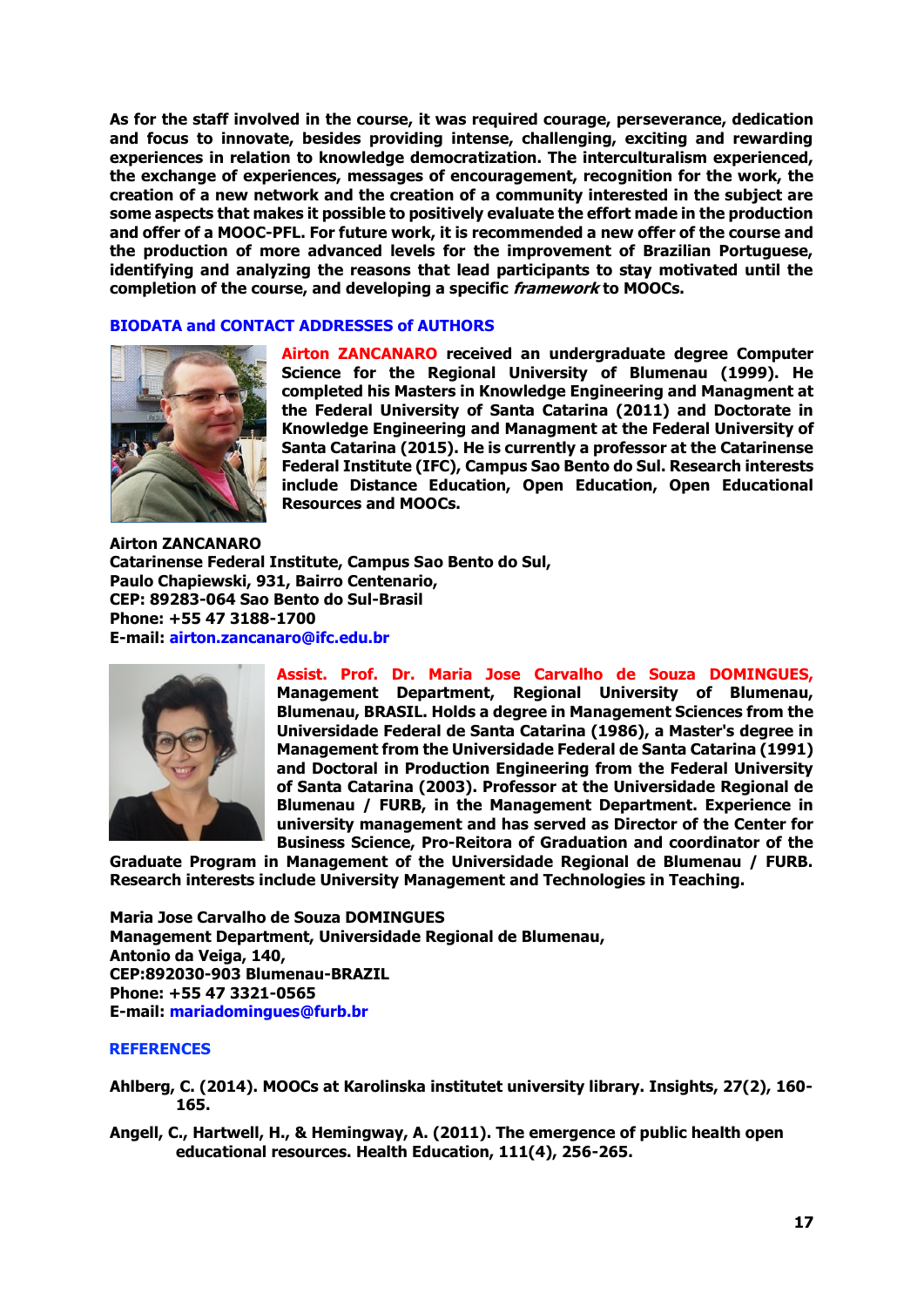- Banzato, M. (2012). A case study of teachers' open educational practices. *Journal of E-***Learning and Knowledge Society, 8(3), 153-163.**
- **Burigo, C. C. D., Cerny, R. Z., Teixeira, G. G. S., & Marcelino, L. V. (2016). A gestao colaborativa no processo formativo da EaD. Revista GUAL, 9(1), 165-176.**
- **Chen, Q. (2010). Use of Open Educational Resources: Challenges and Strategies. In P. Tsang, S. K. S. Cheung, V. S. K. Lee & R. H. Huang (Eds.), Hybrid Learning (Vol. 6248, pp. 339-351).**
- **Chen, Y. (2014). Investigating MOOCs Through Blog Mining. International Review of Research in Open and Distance Learning, 15(2), 85-106.**
- **Clarke, T. (2013). The advance of the MOOCs (massive open online courses): The impending globalisation of business education? Education and Training, 55(4), 403-413.**
- **Claros, I., Cobos, R., Guerra, E., De Lara, J., Pescador, A., & Sanchez-Cuadrado, J. (2013). Integrating open services for building educational environments. 2013 IEEE Global Engineering Education Conference, EDUCON 2013, Berlin.**
- **Comeau, J. D., & Cheng, T. L. (2013). Digital "tsunami" in higher education: Democratisation Movement towards Open and Free Education. Turkish Online Journal of Distance Education, 14(3), 198-224.**
- **Conselho da Europa. (2001). Quadro europeu comum de referência para as línguas: Aprendizagem, ensino, avaliaçao. Porto: Edições ASA.**
- **Creative Commons. (2016). Sobre As Licenças. Retrieved 15 Abr 2016, 2016, from <http://creativecommons.org/licenses/>**
- **Ding, Y., Wang, M., He, Y., Ye, A. Y., Yang, X., Liu, F., Wei, L. (2014). "Bioinformatics: Introduction and Methods," a Bilingual Massive Open Online Course (MOOC) as a New Example for Global Bioinformatics Education. PLoS Computational Biology, 10(12).**
- **Eckerdal, A., Kinnunen, P., Thota, N., Nylen, A., Sheard, J., & Malmi, L. (2014). Teaching and learning with MOOCs: Computing academics' perspectives and engagement. 2014 Innovation and Technology in Computer Science Education Conference, ITICSE 2014, Uppsala.**
- **Goldberg, E. J., & LaMagna, M. (2012). Open educational resources in higher education: A guide to online resources. College and Research Libraries News, 73(6), 334-337.**
- **Iqbal, S., Zang, X., Zhu, Y., Chen, Y. Y., & Zhao, J. (2014). On the impact of MOOCs on engineering education. 2014 IEEE International Conference on MOOCs, Innovation and Technology in Education, IEEE MITE 2014.**
- **King, C., Doherty, K., Kelder, J.-A., McInerney, F., Walls, J., Robinson, A., & Vickers, J. (2014). «Adecuacion al proposito»: un enfoque centrado en el colectivo de estudiantes para el diseno de un curso en línea masivo y abierto (MOOC). RUSC Universities and Knowledge Society Journal, 11(3), 113-127.**
- **Kumar, A., KanikaPhutela, NehaSrivastava, Singar, S., & Ieee. (2013, 2013). The Impact of Linux (Free Open Source Software) in Spoken-Tutorial a Part of "MOOC". Proceedings of the 2013 Ieee International Conference in Mooc, Innovation and Technology in Education (Mite).**
- **Lander, B. (2015). Lesson study at the foreign language university level in Japan". International Journal for Lesson and Learning Studies, 4(1), 362 - 382.**
- **Leontyev, A.& Baranov, D. (2013). Massive open online courses in chemistry: A comparative overview of platforms and features. Journal of Chemical Education, 90(11), pp 1533–1539.**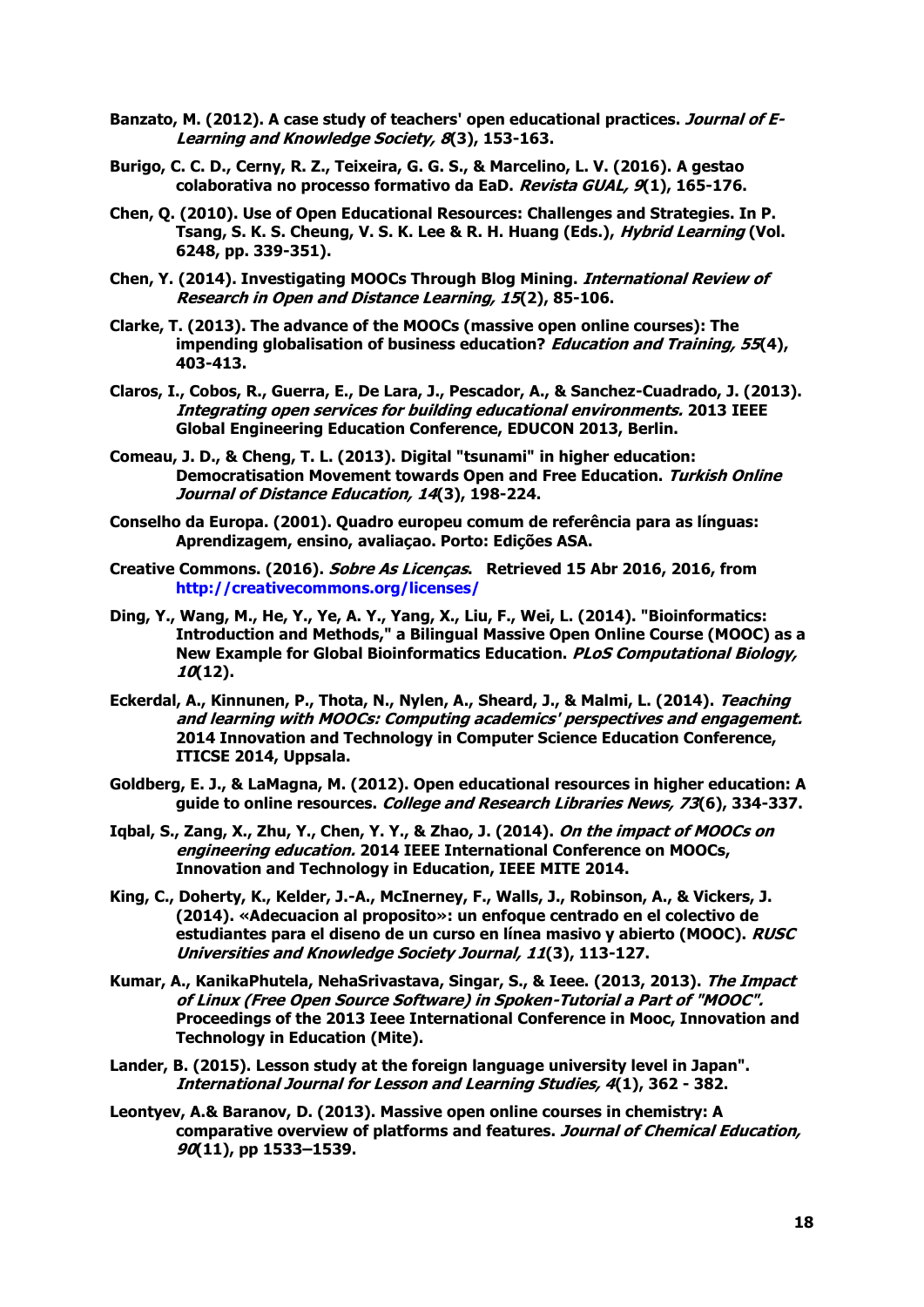- **Levy, D., & Schrire, S. (2013, 2013). Considering moocs at a college of education: narrative of disruptive innovation? Edulearn13: 5th International Conference on Education and New Learning Technologies.**
- **Martín-Monje, E., Barcena, E., & Read, T. (2014). La interaccion entre companeros y el feedback lingüístico en los COMA de lenguas extranjeras. Profesorado, 18(1), 167-183.**
- **Mihaescu, V., Vasiu, R., & Andone, D. (2014). Developing a MOOC: The Romanian experience. Proceedings of the European Conference on e-Learning, ECEL.**
- **MiriadaX. (2016). Nossa filosofia. Retrieved 14 Abr. 2016, 2016, from <https://miriadax.net/web/guest/nuestra-filosofia>**
- **Nissenson, P. M., & Shih, A. C. (2015). MOOC on a budget: Development and implementation of a low-cost MOOC at a state university. 122nd ASEE Annual Conference & Exposition, Seattle.**
- **Nunes, C. S., Rissi, M., Nakayama, M. K., & Pacheco, A. S. V. (2015). Compartilhamento de conhecimento: os meios utilizados no contexto da educaçao a distância. Revista GUAL, 8(1), 68-85.**
- **O'Connor, K. (2014). MOOCs, institutional policy and change dynamics in higher education. Higher Education, 68(5), 623-635.**
- **Pantò, E., & Comas-Quinn, A. (2013). The challenge of open education. Journal of E-Learning and Knowledge Society, 9(1), 11-22.**
- **Parkinson, D. (2014). Implications of a new form of online education. Nursing Times, 110(13), 15-17.**
- **PlayPosit. (2016). Interactive Video Learning. Retrieved 14 Abr. 2016, 2016, from https:/[/www.playposit.com/](http://www.playposit.com/)**
- **Pujar, S. M., & Bansode, S. Y. (2014). MOOCs and LIS education: A massive opportunity or challenge. Annals of Library and Information Studies, 61(1), 74-78.**
- **Rodriguez, C. O. (2013). Two distinct course formats in the delivery of connectivist moocs. Turkish Online Journal of Distance Education, 14(2), 66-80.**
- **Rodriguez, C. O. (2014). Mobimooc 2012: A new tree structure for the delivery of connectivist moocs. Turkish Online Journal of Distance Education, 15(1), 41-49.**
- **Rutenbar, R. A. (2014). The first EDA mooc: Teaching design automation to planet earth. 51st Annual Design Automation Conference, DAC 2014, San Francisco, CA.**
- **Sangrà, A., & Wheeler, S. (2013). Nuevas formas de aprendizaje informales: ¿O estamos formalizando lo informal? RUSC Universities and Knowledge Society Journal, 10(1), 286-293.**
- **Santos-Hermosa, G., Ferran-Ferrer, N., & Abadal, E. (2012). Recursos educativos abiertos: repositorios y uso. Profesional de la Informacion, 21(2), 136-145.**
- **Schmidt, D. C., & McCormick, Z. (2013). Producing and delivering a MOOC on patternoriented software architecture for concurrent and networked software. 4th Annual ACM International Conference on Systems, Programming, Languages, and Applications: Software for Humanity, SPLASH 2013, Indianapolis, IN.**
- **Stikkolorum, D. R., Demuth, B., Zaytsev, V., Boulanger, F., & Gray, J. (2014). The MOOC hype: Can we ignore it? Reflections on the current use of massive open online courses in software modeling education. MODELS Educators Symposium, EduSymp 2014 - Co-located with the ACM/IEEE 17th International Conference on Model Driven Engineering Languages and Systems, MODELS 2014.**
- **Stuchlíkova, L., & Kosa, A. (2013). Massive open online courses - Challenges and solutions in engineering education. 11th IEEE International Conference on Emerging eLearning Technologies and Applications, ICETA 2013, Stara Lesna.**